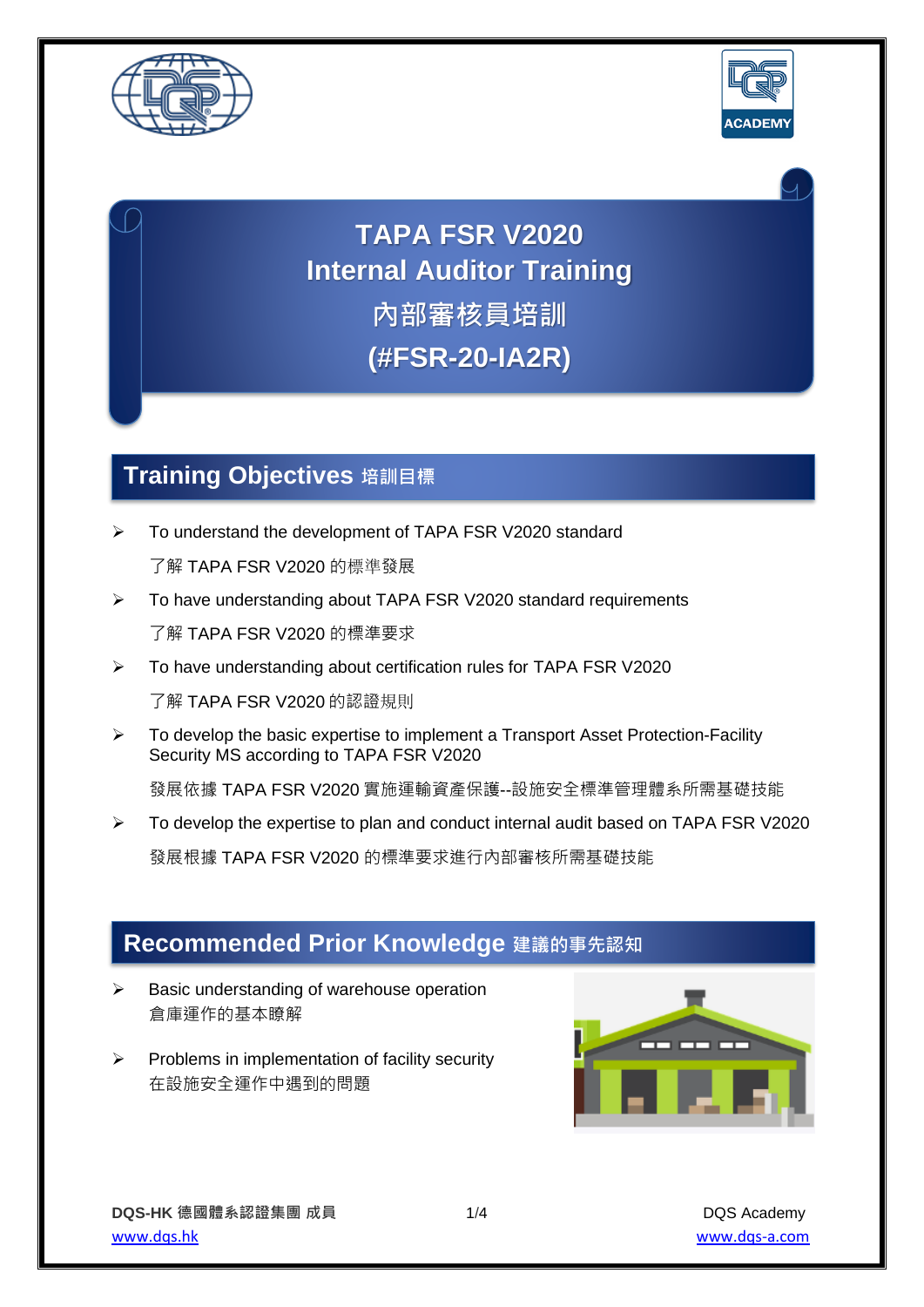



## **Suitable for 培訓對象**

➢ Internal Auditors, MR, Managers, Engineers, Experts, Consultants in TAPA Facility Security Requirements related field.

運輸資產保護-設施安保要求領域相關的內審員、工程師、管理層、專業人仕、顧問

➢ Persons seeking career opportunities in Management system field /Certification Bodies. 尋找與管理領域 / 認證機構相關的就業機會的人仕

# *Keep learning. Be outstanding!*



# **Training Approach 培訓形式**

- ➢ Lecturing by tutor 講師面授
- **▶ Exercises (individual or by team)** 練習 (個人或小組)
- ➢ Lecturing in Cantonese, Mandarin, Cantonese, or English as requested (unless otherwise specified),

授課語言可以按要求爲粵語、普通話、或英文(除非另文指定)

➢ Tutor: Experienced Trainer with QMS Auditor Qualification 講師: 經驗豐富的具備質量管理體系審核員資格的培訓師

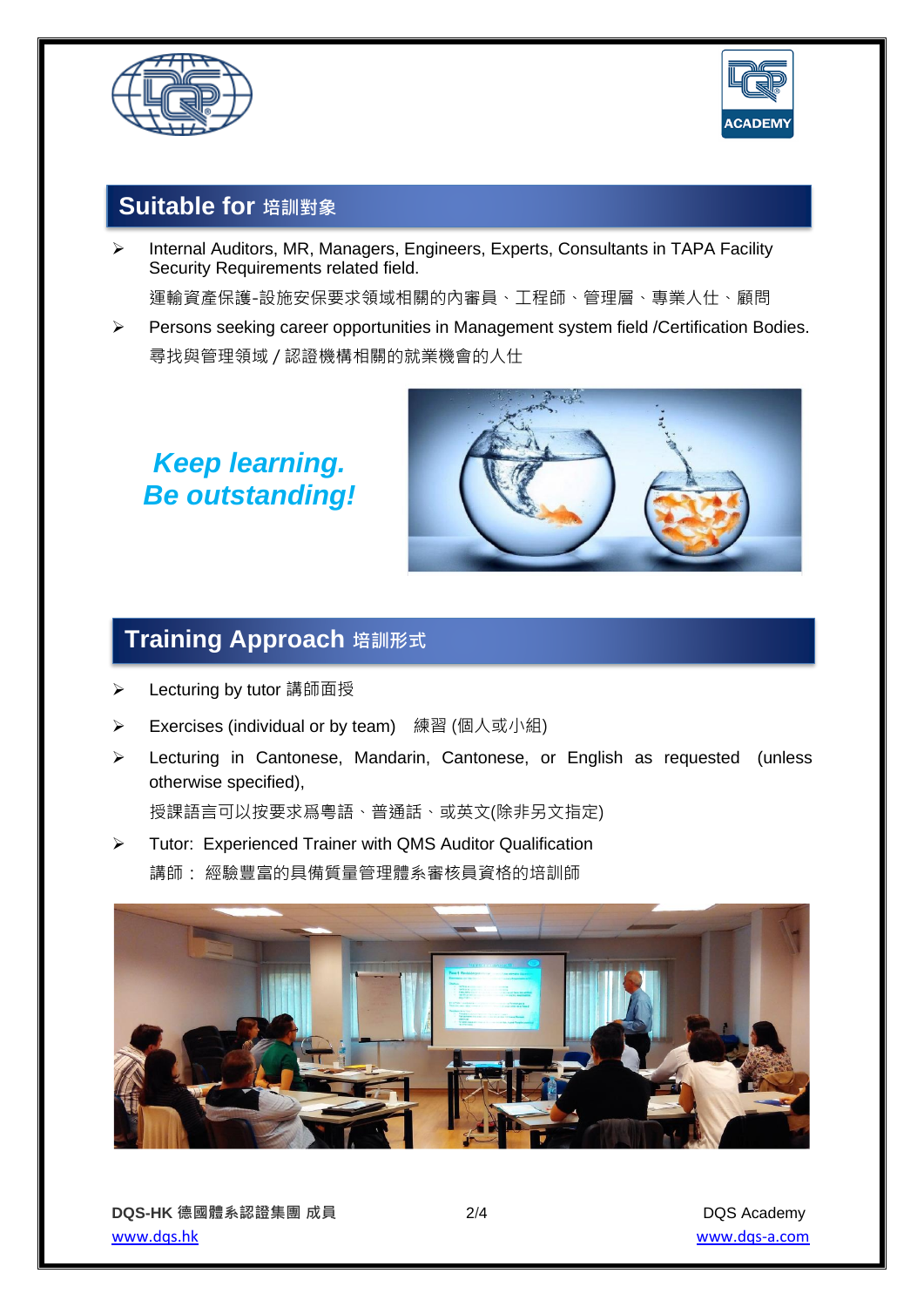



# **Course Agenda 課程安排 1.5 – 2 days 天**

| <b>Day</b><br>日程 | Items 項目                                                     |               | <b>Evaluation</b><br>評估           |
|------------------|--------------------------------------------------------------|---------------|-----------------------------------|
| Part 1           | • General Introduction to TAPA FSR V2020 標準簡介                |               |                                   |
|                  | • Standard Requirements Understanding 標準要求的理解                |               | Participation<br>Required<br>要求參與 |
|                  | - Perimeter                                                  | 外圍            |                                   |
|                  | - Outside Walls, Roof, and Doors                             | 外牆、屋頂和門       |                                   |
|                  | - Office, Warehouse Entry and Exit Points                    | 辦公室、倉庫和出口     |                                   |
|                  | - Inside Warehouse and Office                                | 倉庫內核辦公室       |                                   |
|                  | - Security Systems; Design, Monitoring<br>and Responses      | 安保系統、設計、監控和響應 |                                   |
|                  | - Training and Procedures                                    | 培訓和程序         |                                   |
|                  | - Workforce Integrity                                        | 員工的廉正         |                                   |
|                  | - Central function                                           | 中央功能          |                                   |
|                  | - IT and Cyber Security Threat                               | 資訊科技和網絡安全威脅   |                                   |
|                  | • Workshops                                                  | 討論演練          |                                   |
|                  | $\cdot$ Q&A                                                  | 問答            |                                   |
| Part 2           | • Certification Rules                                        | 認證規則          | Participation<br>Required<br>要求參與 |
|                  | • Internal Audit                                             | 内審            |                                   |
|                  | • Workshops                                                  | 討論演練          |                                   |
|                  | $\cdot$ Q&A                                                  | 問答            |                                   |
|                  | • Written Exam 筆試 <open book,="" 開卷=""> (0.5 hour 小時)</open> |               | Pass:                             |
|                  | (online exam at 在線考試: www.dqs-a.com)                         |               | $>= 60%$<br>in score              |



### **Related Course 相關課程:**

• **TAPA FSR V2020 Standard Understanding Training 標準理解培訓 (#FSR-20-U1)** 1 day 天

Deduction of Internal Audit section on the basis of Course #FSR-20-IA2R. 在課程#FSR-20-IA2R 的基礎上,刪減內審相關內容。